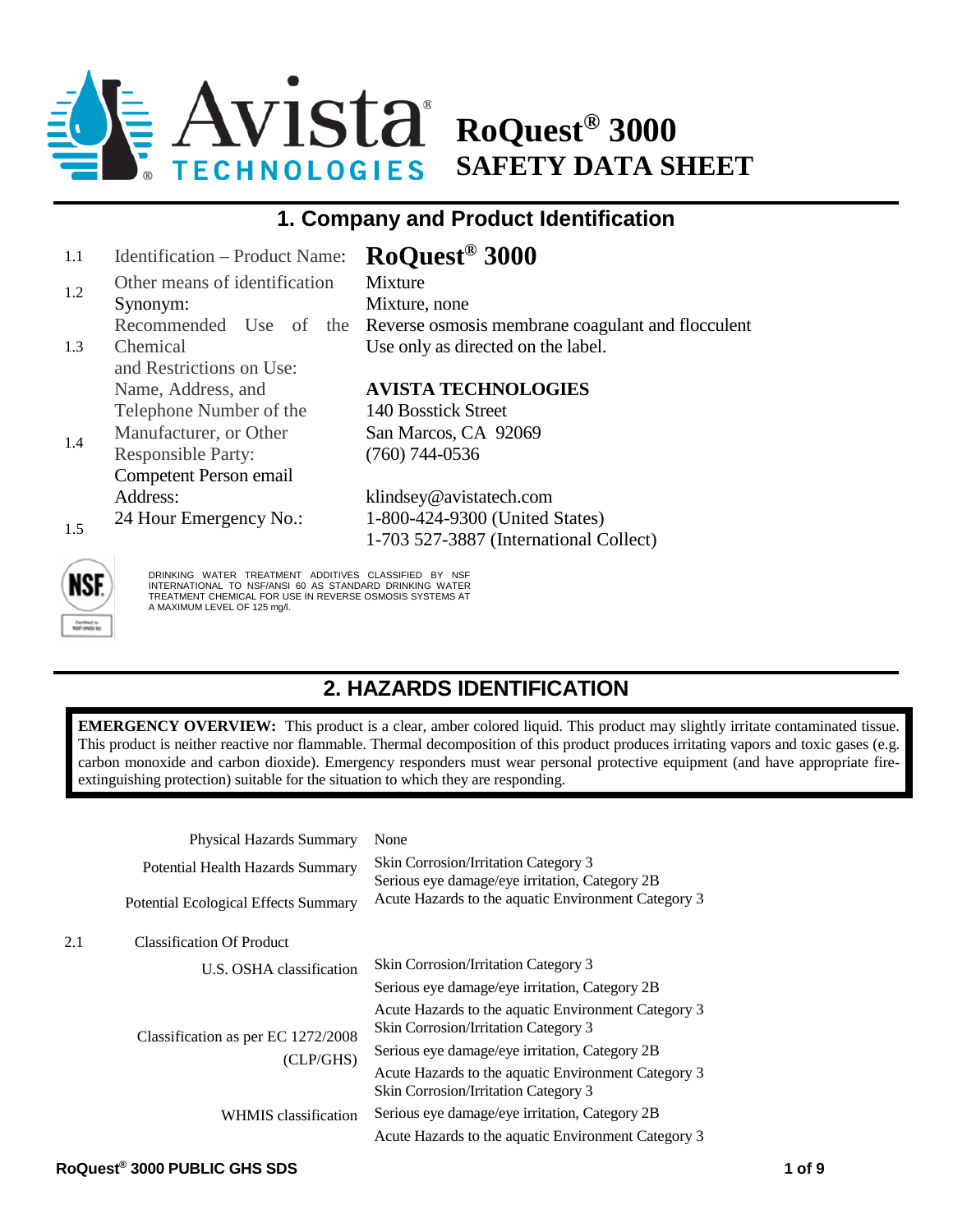Hazardous Materials Information System (HMIS) Rating

| <b>Health</b>               |  |
|-----------------------------|--|
| <b>Flammability</b>         |  |
| <b>Physical Hazard</b>      |  |
| <b>Protective Equipment</b> |  |

#### 2.2 Label Elements OSHA/GHS

| General Warnings         | P <sub>101</sub>  | If medical advice is needed, have product container or label at hand.         |
|--------------------------|-------------------|-------------------------------------------------------------------------------|
|                          | P <sub>102</sub>  | Keep out of reach of children.                                                |
|                          | P <sub>103</sub>  | Read label before use                                                         |
|                          | P <sub>40</sub> 3 | Store in a well-ventilated place.                                             |
|                          | P <sub>2</sub> 33 | Keep container tightly closed                                                 |
| Signal Word              | <b>WARNING</b>    |                                                                               |
| <b>Hazard</b> statements | H <sub>3</sub> 16 | Causes mild skin irritation                                                   |
|                          | H <sub>320</sub>  | Causes eye irritation                                                         |
|                          | H402              | Harmful to aquatic life                                                       |
| Precautionary statements | P <sub>280</sub>  | Wear protective gloves/protective clothing/eye protection/face<br>protection. |
|                          | P <sub>305</sub>  | IF IN EYES: rinse extensively with large amounts of water                     |
|                          | P351              | Rinse cautiously with water for several minutes.                              |
|                          | P338              | Remove contact lenses, if present and easy to do. Continue rinsing.           |
|                          |                   | IF INGESTED or INHALED Immediately call a POISON CENTER                       |
|                          | P310              | or doctor/physician.                                                          |
| Hazard pictograms        |                   |                                                                               |

| 2.3 | Unclassified Hazards None           |  |
|-----|-------------------------------------|--|
| 2.4 | Ingredients with unknown acute None |  |
|     | toxicity                            |  |

# **3. COMPOSITION and INFORMATION ON INGREDIENTS**

| <b>Chemical name</b><br>CAS#<br><b>EINECS#</b>     | $\%$ w/w  | <b>US OSHA</b>                                                                                                                                               | <b>GHS/EU CLP</b>                                                                                                                                                | <b>WHMIS</b>                                                                                                                                                          |
|----------------------------------------------------|-----------|--------------------------------------------------------------------------------------------------------------------------------------------------------------|------------------------------------------------------------------------------------------------------------------------------------------------------------------|-----------------------------------------------------------------------------------------------------------------------------------------------------------------------|
| Coagulant<br>Proprietary<br>N/A                    | $40 - 50$ | Skin Corrosion/Irritation<br>Category 3<br>Serious eye damage/eye<br>irritation, Category 2B<br>Acute Hazards to the<br>Environment<br>aquatic<br>Category 3 | Skin Corrosion/Irritation Category 3<br>Serious eye damage/eye irritation,<br>Category 2B<br>Acute Hazards to<br>aquatic<br>the<br><b>Environment Category 3</b> | Corrosion/Irritation<br>Skin<br>Category 3<br>Serious eye damage/eye<br>irritation, Category 2B<br>Hazards<br>to the<br>Acute<br>Environment<br>aquatic<br>Category 3 |
| Halogenated polyamine copolymer Proprietary<br>N/A | $10 - 20$ | Hazards to the<br>Acute<br>Environment<br>aquatic<br>Category 3                                                                                              | Hazards to<br>the<br>Acute<br>aquatic<br><b>Environment Category 3</b>                                                                                           | Hazards<br>Acute<br>the<br>to<br>Environment<br>aquatic<br>Category 3                                                                                                 |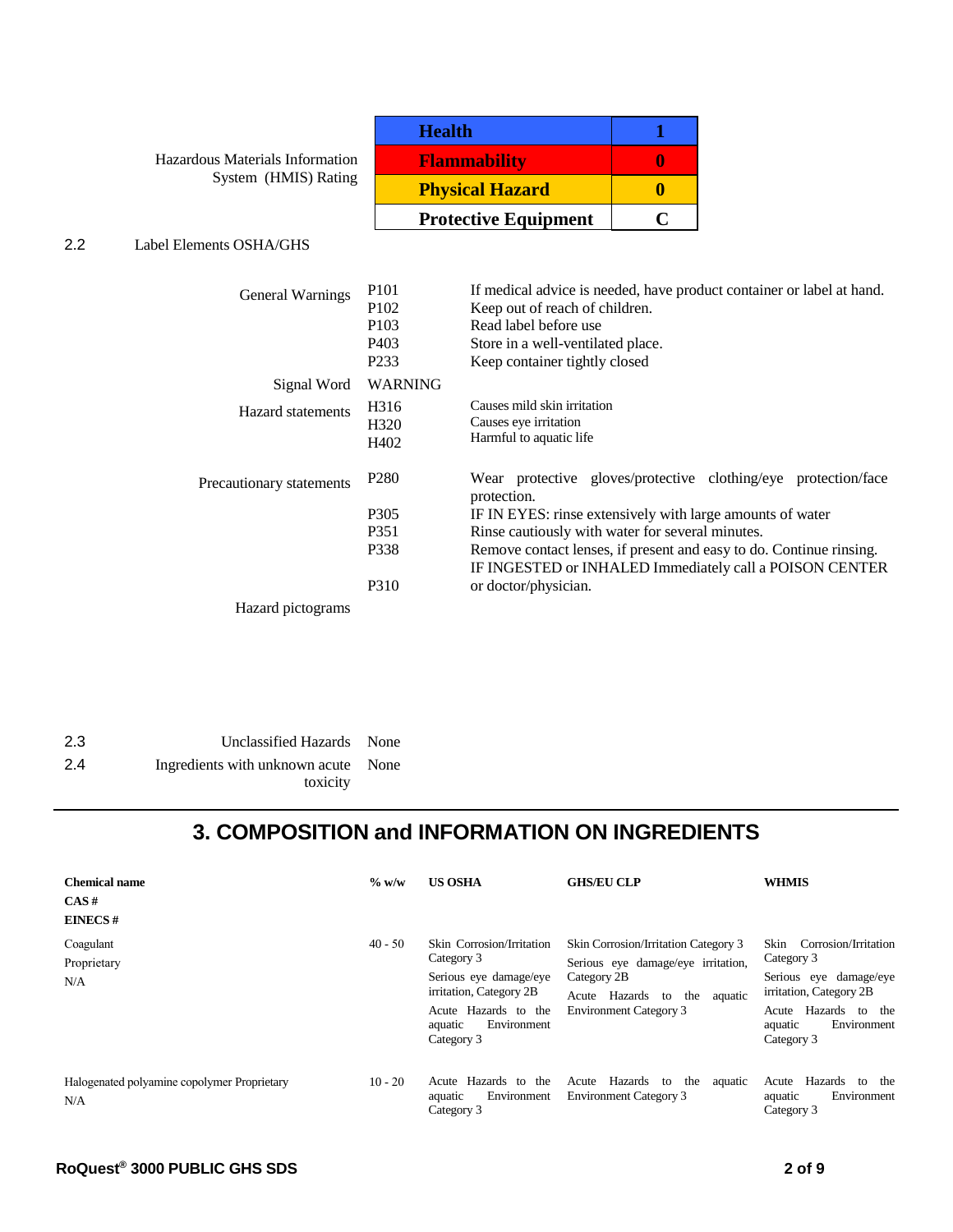| Water or other chemicals do not contribute to any additional<br>hazards of this product | balance | N/A                                                 | N/A | N/A |
|-----------------------------------------------------------------------------------------|---------|-----------------------------------------------------|-----|-----|
| <b>PRODUCT</b>                                                                          |         | <b>Skin Corrosion/Irritation Category 3</b>         |     |     |
|                                                                                         |         | Serious eye damage/eye irritation, Category 2B      |     |     |
|                                                                                         |         | Acute Hazards to the aquatic Environment Category 3 |     |     |

NE = Not Established. C = Ceiling Limit. See Section 16 for Definitions of Terms Used.

Canada HMIRA Registration: Registration Number: 03331696 Registration date: 30 May 2019

## **4. FIRST-AID MEASURES**

| 4.1 | Description of Necessary Measures                                                           |                                                                                                                                                                                                                                                                                                                                                                                                                                       |
|-----|---------------------------------------------------------------------------------------------|---------------------------------------------------------------------------------------------------------------------------------------------------------------------------------------------------------------------------------------------------------------------------------------------------------------------------------------------------------------------------------------------------------------------------------------|
|     | Skin exposure:                                                                              | If this product contaminates the skin, immediately begin decontamination with<br>running water. Remove exposed or contaminated clothing, taking care not to<br>contaminate eyes. Victim should seek immediate medical attention if any<br>adverse exposure symptoms develop.                                                                                                                                                          |
|     | Eye exposure:                                                                               | If this product enters the eyes, open victim's eyes while under gently running<br>water. Use sufficient force to open eyelids. Have victim "roll" eyes. Minimum<br>flushing is for 15 minutes. Victim must seek medical attention.                                                                                                                                                                                                    |
|     | Inhalation:                                                                                 | If mists of this product are inhaled, remove victim to fresh air. If necessary, use<br>artificial respiration to support vital functions. Remove or cover gross<br>contamination to avoid exposure to rescuers.                                                                                                                                                                                                                       |
|     | Ingestion:                                                                                  | If this product is swallowed, CALL PHYSICIAN OR POISON CONTROL<br>CENTER FOR MOST CURRENT INFORMATION. DO NOT INDUCE<br>VOMITING. Have victim rinse mouth with water, if conscious. Never induce<br>vomiting or give a diluent (e.g., water) to someone who is unconscious, having<br>convulsions, or unable to swallow. If contaminated individual is convulsing,<br>maintain an open airway and obtain immediate medical attention. |
| 4.2 | Most Important Symptoms/Effects:                                                            | Immediate: Inhalation exposure may cause coughing or sneezing. Symptoms<br>of skin and eye contact may include redness and irritation. Ingestion may cause<br>stomach pains, cramps, and gastritis.                                                                                                                                                                                                                                   |
|     |                                                                                             | Delayed: Prolonged or repeated skin overexposure to this product may cause<br>dermatitis (dry, red skin). Symptoms may include tingling, redness, and visible<br>injury.                                                                                                                                                                                                                                                              |
| 4.3 | Indication Of Immediate Medical<br>Attention And Special Treatment Needed,<br>If Necessary: | TARGET ORGANS: Acute: Skin, eyes.<br>Chronic: Skin, eyes.                                                                                                                                                                                                                                                                                                                                                                             |

Victims of chemical exposure must be taken for medical attention if any adverse effects occur. Rescuers should be taken for medical attention if necessary. Take a copy of label and SDS to physician or health professional with victim.

#### **5. FIRE-FIGHTING MEASURES**

Flammable properties Non-flammable aqueous solution

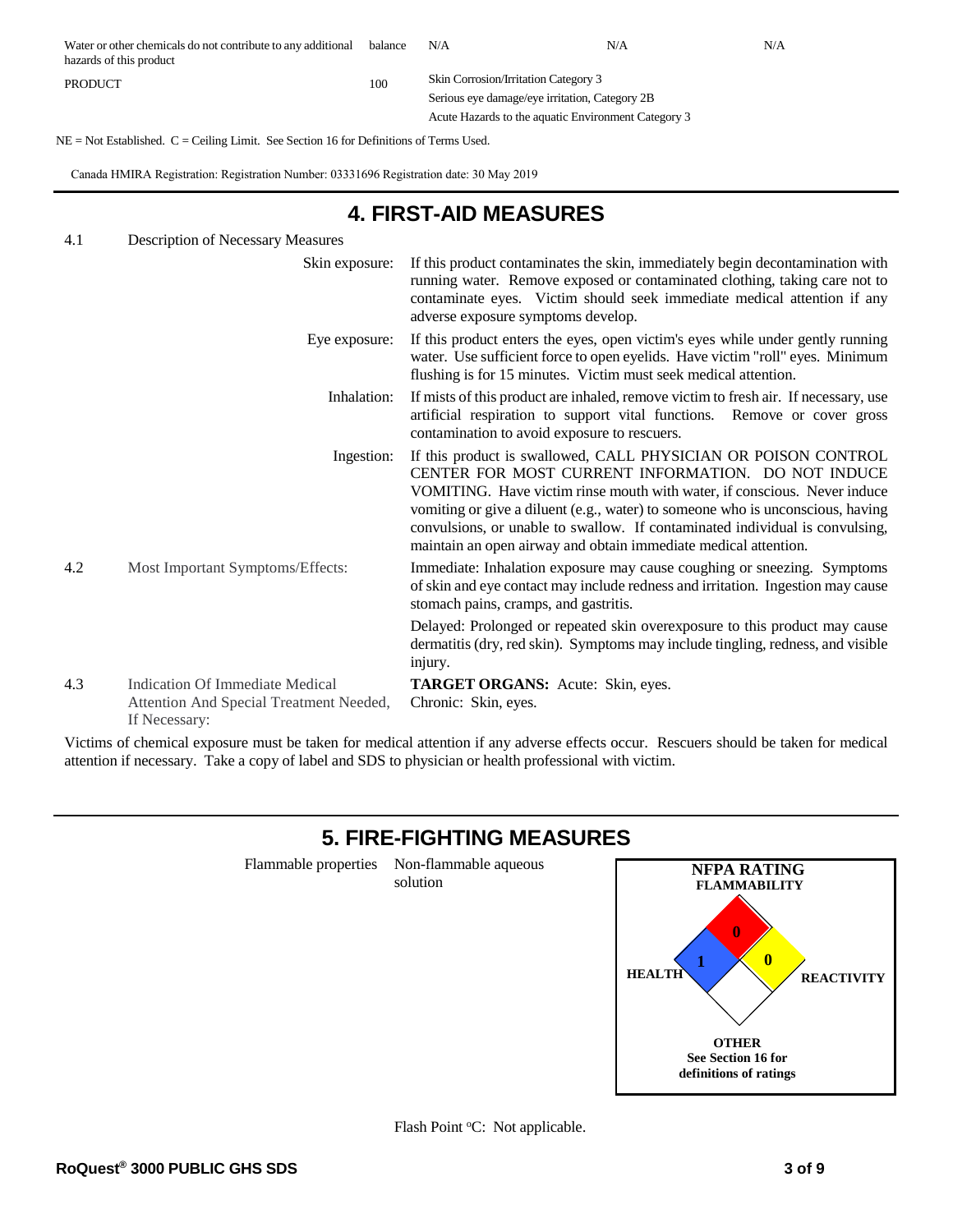|     |                                                 |                                                                             | Autoignition Temperature °C: Not applicable.                                                                                                             |                |            |  |
|-----|-------------------------------------------------|-----------------------------------------------------------------------------|----------------------------------------------------------------------------------------------------------------------------------------------------------|----------------|------------|--|
|     |                                                 |                                                                             | Flammable Limits (in air by volume, %):<br>Upper: Not applicable.<br>Lower: Not applicable.                                                              |                |            |  |
| 5.1 | Suitable And Unsuitable<br>Extinguishing Media: |                                                                             | This material will not contribute to the intensity of a fire. Use extinguishing<br>material suitable to the surrounding fire.                            |                |            |  |
|     |                                                 | Water spray                                                                 | <b>YES</b>                                                                                                                                               | Carbon dioxide | <b>YES</b> |  |
|     |                                                 | Foam                                                                        | YES.                                                                                                                                                     | Dry chemical   | <b>YES</b> |  |
|     |                                                 | Halon                                                                       | <b>YES</b>                                                                                                                                               | Other          | <b>YES</b> |  |
| 5.2 | Specific Hazards Arising From Chemical:         | oxides, and nitrogen oxides).                                               | When involved in a fire, this material may decompose and produce irritating<br>fumes and toxic gases (e.g., carbon monoxide, carbon dioxide, phosphorous |                |            |  |
|     |                                                 |                                                                             | <b>Explosion Sensitivity to Mechanical Impact:</b> Not applicable.                                                                                       |                |            |  |
|     |                                                 |                                                                             | Explosion Sensitivity to Static Discharge: Not applicable.                                                                                               |                |            |  |
| 5.3 | Special Protective Equipment And                |                                                                             | Incipient fire responders should wear eye protection. Structural firefighters must                                                                       |                |            |  |
|     | Precautions For Fire-Fighters:                  | wear Self-Contained Breathing Apparatus and full protective equipment. Move |                                                                                                                                                          |                |            |  |
|     |                                                 |                                                                             | containers from fire area if it can be done without risk to personnel. If possible,                                                                      |                |            |  |
|     |                                                 |                                                                             | prevent runoff water from entering storm drains, bodies of water, or other                                                                               |                |            |  |
|     |                                                 |                                                                             | environmentally sensitive areas.                                                                                                                         |                |            |  |
|     |                                                 |                                                                             |                                                                                                                                                          |                |            |  |

#### **6. ACCIDENTAL RELEASE MEASURES**

| 6.1 | <b>Personal Precautions</b>                              | Uncontrolled releases should be responded to by trained personnel using pre-<br>planned procedures. Proper protective equipment should be used. In case of a<br>spill, clear the affected area and protect people.                                                                                                                                                                                                                                                                 |
|-----|----------------------------------------------------------|------------------------------------------------------------------------------------------------------------------------------------------------------------------------------------------------------------------------------------------------------------------------------------------------------------------------------------------------------------------------------------------------------------------------------------------------------------------------------------|
|     | Protective equipment                                     | For small releases $(20 \text{ L}), clean up spilled liquid wearing gloves, goggles,$<br>faceshield, and suitable body protection. The minimum Personal Protective<br>Equipment recommended for response to non-incidental releases (more than 20<br>L) should be Level C: triple-gloves (neoprene gloves and nitrile gloves over<br>latex gloves), chemical resistant suit and boots, hard hat, and full-face respirator<br>with organic vapor and HEPA filter.                   |
|     | Emergency procedures                                     | Monitoring must indicate that exposure levels are below those provided in<br>Section 8 (Exposure Controls-Personal Protection) and that oxygen levels are<br>above 19.5% before anyone is permitted in the area without Self-Contained<br>Breathing Apparatus.                                                                                                                                                                                                                     |
| 6.2 | Methods and Materials for Containment<br>and Cleaning Up | Vacuum or soak- up solids or liquid for recovery/disposal. Neutralize residue<br>with sodium bicarbonate or other neutralizing agent for dilute acids.<br>Decontaminate the area thoroughly. Test area with litmus paper to ensure<br>neutralization. Place all spill residues in a suitable plastic container. Dispose<br>of in accordance with applicable U.S. Federal, State, or local procedures, or<br>appropriate local standards (see Section 13, Disposal Considerations). |

#### **7. HANDLING and STORAGE**

7.1 Precautions for Safe Handling All employees who handle this material should be trained to handle it safely. Open containers carefully on a stable surface. Empty containers may contain residual liquid; therefore, empty containers should be handled with care. As with all chemicals, avoid getting this product ON YOU or IN YOU. Wash thoroughly after handling this product. Do not eat or drink while handling this material. Avoid generating dust of this product. Remove contaminated clothing immediately. During equipment maintenance follow practices indicated in Section 6 (Accidental Release Measures) to decontaminate equipment or clean-up small spills. Make certain that application equipment is locked and tagged-out safely if necessary. Collect all rinsates and dispose of according to applicable U.S. Federal, State, or local procedures or appropriate local standards. 7.2 Conditions For Safe Storage Store containers in a cool, dry location, away from direct sunlight, sources of intense heat, or where freezing is possible. Store away from incompatible materials. Material should be stored in secondary containers, or in a diked area, as appropriate. Storage and use areas should be covered with impervious materials. Keep container tightly closed when not in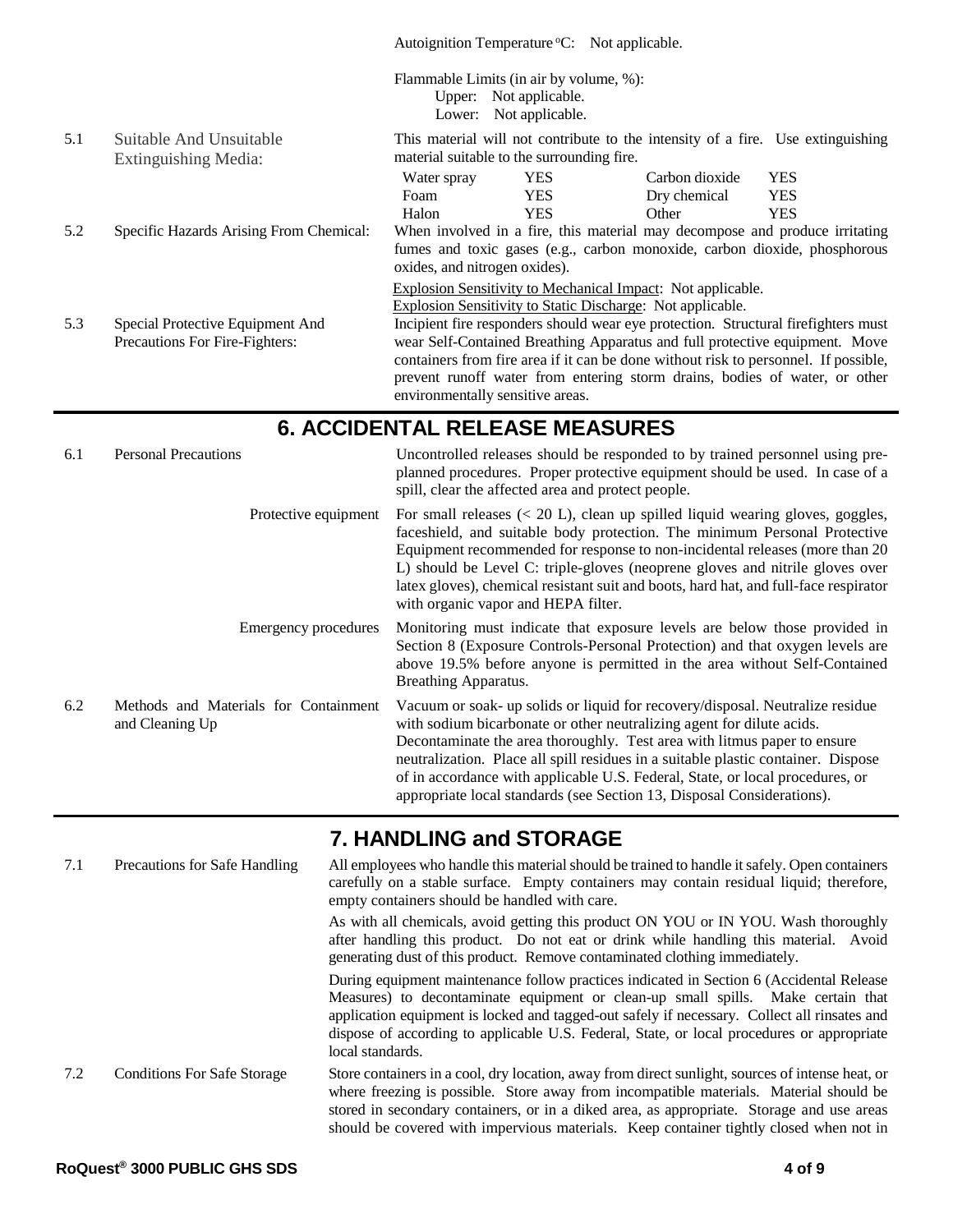use. If appropriate, post warning signs in storage and use areas. Inspect all incoming containers before storage, to ensure containers are properly labeled and not damaged.

Incompatibilities Strong bases, oxidizers, and water reactive materials. This product may react slowly with copper, aluminum, or iron resulting in corrosion or product degradation.

## **8. EXPOSURE CONTROLS - PERSONAL PROTECTION**

#### 8.1 Control Parameters

| $CAS \#$<br><b>CHEMICAL NAME</b>                                                           |             |                   |             |            | <b>EXPOSURE LIMITS IN AIR</b> |             |                   |  |
|--------------------------------------------------------------------------------------------|-------------|-------------------|-------------|------------|-------------------------------|-------------|-------------------|--|
|                                                                                            |             |                   |             |            |                               |             |                   |  |
|                                                                                            |             | <b>ACGIH-TLV</b>  |             |            | <b>OSHA-PEL</b>               |             |                   |  |
|                                                                                            |             | <b>TWA</b>        | <b>STEL</b> | <b>TWA</b> | <b>STEL</b>                   | <b>IDLH</b> | <b>OTHER</b>      |  |
|                                                                                            |             | mg/m <sup>3</sup> | $mg/m^3$    | $mg/m^3$   | $mg/m^3$                      | $mg/m^3$    | mg/m <sup>3</sup> |  |
| Coagulant                                                                                  | Proprietary | <b>NE</b>         | <b>NE</b>   | <b>NE</b>  | <b>NE</b>                     | <b>NE</b>   | <b>NE</b>         |  |
| Halogenated polyamine copolymer<br>Proprietary                                             |             | <b>NE</b>         | <b>NE</b>   | <b>NE</b>  | <b>NE</b>                     | <b>NE</b>   | <b>NE</b>         |  |
| $NE = Not$ Established. $C = Ceiling$ Limit. See Section 16 for Definitions of Terms Used. |             |                   |             |            |                               |             |                   |  |

8.2 Appropriate Engineering Controls. Use with adequate ventilation to ensure exposure levels are maintained below the limits provided in this Section or as low as practical. Ensure eyewash/safety shower stations are available near areas where this product is used.

> None needed under normal conditions of use. Use NIOSH approved respirators if ventilation is inadequate to control mists or vapor. If respiratory protection is needed, use only protection authorized in the U.S. Federal OSHA Standard (29 CFR

#### 8.3 Personal Protective Equipment

Respiratory protection:

|                 | 1910.134), applicable U.S. State regulations, or the applicable local standards.<br>Oxygen levels below 19.5% are considered IDLH by OSHA. In such atmospheres,<br>use of a full-face piece pressure/demand SCBA or a full-face piece, supplied air<br>respirator with auxiliary self-contained air supply is required under OSHA's<br>Respiratory Protection Standard (1910.134-1998). |
|-----------------|-----------------------------------------------------------------------------------------------------------------------------------------------------------------------------------------------------------------------------------------------------------------------------------------------------------------------------------------------------------------------------------------|
| Eye protection: | Use approved safety goggles or safety glasses, as described in OSHA 29 CFR<br>1910.133. Splash goggles with a faceshield may be needed if splash hazards exist.                                                                                                                                                                                                                         |
|                 | Hand protection: Wear chemical impervious gloves (e.g., Solvex <sup>TM</sup> , Neoprene).                                                                                                                                                                                                                                                                                               |
|                 | Body protection: If needed, use body protection appropriate for task (e.g., Tyvek <sup>TM</sup> suit, rubber apron)<br>to protect from splashes and sprays.                                                                                                                                                                                                                             |

# **9. PHYSICAL and CHEMICAL PROPERTIES**

| Appearance                       | This product is a clear, amber colored liquid. |                                                                |                  |
|----------------------------------|------------------------------------------------|----------------------------------------------------------------|------------------|
| Odor                             | Mild odor                                      | Odor Threshold                                                 | <b>NE</b>        |
| Freezing Point °C                | Approximately $0^{\circ}$ C                    | $pH(1\% \text{ solution})$                                     | $4.0 - 6.0$      |
| Initial Boiling Point °C         | Approximately 100°C                            | Boiling Point Range °C                                         | N/A              |
| Flammability                     | Non-flammable                                  | Evaporation Rate (water = 1)                                   | Similar to water |
| Vapor Density ( $air = 1$ )      | Similar to water                               | Vapor Pressure mm Hg @ 20°C:                                   | $18 - 20$        |
| Solubility (in water)            | Miscible                                       | Relative density (water = 1)                                   | $1.0 - 1.1$      |
| <b>Viscosity</b>                 | Similar to water                               | <b>Oil-Water Partition Coefficient</b>                         | N/A              |
| <b>Decomposition Temperature</b> | NE.                                            |                                                                |                  |
| How To Detect This Substance     |                                                | Litmus paper will turn red/yellow in contact with this product |                  |
| (Warning Properties):            |                                                |                                                                |                  |

## **10. STABILITY and REACTIVITY**

10.1 Reactivity Not considered reactive.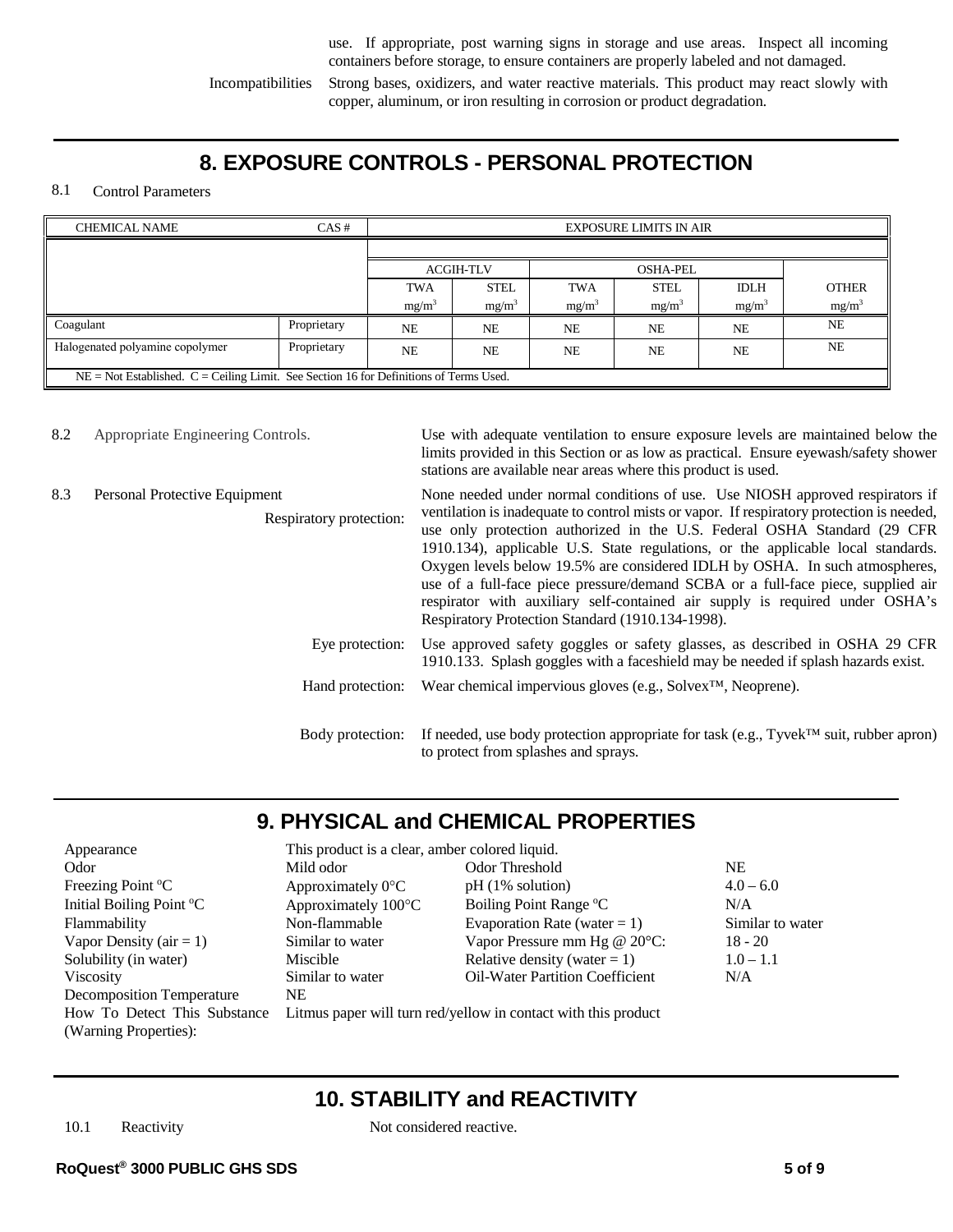- 10.2 Chemical Stability Stable
- 10.3 Possibility of hazardous reactions Hazardous polymerization will not occur.
- 10.4 Conditions to avoid Avoid mixing with incompatible materials.
- 10.5 Incompatible Materials Strong acids, oxidizers, and water reactive materials. Aluminum and other metals
- 

reactive with caustic solutions 10.6 Hazardous Decomposition Products Thermal decomposition of this product may generate nitrogen oxides, carbon monoxide, hydrogen chloride, and carbon dioxide.

# **11. TOXICOLOGICAL INFORMATION**

| Toxicity data for hazardous ingredients | Oral $LD_{50}$ mg/kg                         | Dermal $LD_{50}$ mg/kg                    | Inhalation $LD_{50}$ mg/kg |
|-----------------------------------------|----------------------------------------------|-------------------------------------------|----------------------------|
| Coagulant                               | $(Oral-Rat)$<br>5000 l<br>$LD_{50}$<br>mg/kg | $LD_{50}$ (Dermal-Rabbit) > 5000<br>mg/kg | N/A                        |
| Halogenated polyamine copolymer         | 5000<br>(Oral-Rat)<br>$LD_{50}$<br>mg/kg     | $LD_{50}$ (Dermal-Rabbit) > 5000<br>mg/kg | N/A                        |

# **12. ECOLOGICAL INFORMATION**

ALL WORK PRACTICES MUST BE AIMED AT ELIMINATING ENVIRONMENTAL CONTAMINATION.

| 12.1 | Ecotoxicity                      | $LC_{50}$ , mg/L                                                                                                                                                                                             | $EC_{50}$ , mg/L                                                                      |
|------|----------------------------------|--------------------------------------------------------------------------------------------------------------------------------------------------------------------------------------------------------------|---------------------------------------------------------------------------------------|
|      | Coagulant                        |                                                                                                                                                                                                              |                                                                                       |
|      | Aquatic                          | $LC_{50}$ 96 hrs > 10                                                                                                                                                                                        | $EC_{50}$ Daphnia magna; 48 hrs > 10                                                  |
|      | Terrestrial                      | <b>NE</b>                                                                                                                                                                                                    | <b>NE</b>                                                                             |
|      | Halogenated polyamine copolymer  |                                                                                                                                                                                                              |                                                                                       |
|      | Aquatic                          | LC <sub>50</sub> ( <i>Dario rerio</i> ); 96 hrs > 10                                                                                                                                                         | $EC_{50}$ Daphnia magna; 48 hrs > 10                                                  |
|      | Terrestrial                      | <b>NE</b>                                                                                                                                                                                                    | <b>NE</b>                                                                             |
|      |                                  | natural waters and reduce the effective concentration of this polymer and thereby its<br>toxicity.                                                                                                           | Suspended solids and other dissolved organic materials like humic acid are present in |
| 12.2 | Persistence and Degradability    | The components of this product decompose in soil and water.                                                                                                                                                  |                                                                                       |
| 12.3 | <b>Bioaccumulative Potential</b> | This product is not expected to bioaccumulate                                                                                                                                                                |                                                                                       |
| 12.4 | Mobility in Soil                 | When spilled onto soil, this product will infiltrate downward, the rate being<br>greater with lower concentration because of reduced viscosity.                                                              |                                                                                       |
| 12.5 | Other Adverse Ecological Effects | This product may be harmful to aquatic life if large volumes of it are released into an<br>aquatic environment. These effects are rapidly and significantly mitigated due to<br>organic carbon in the water. |                                                                                       |

# **13. DISPOSAL CONSIDERATIONS**

| Preparing Wastes of this Product for<br>Disposal | Waste disposal must be in accordance with appropriate U.S. Federal, State, and local<br>regulations or with local regulations. This product, if unaltered by the handling, may<br>be disposed of by treatment at a permitted facility or as advised by your local waste<br>regulatory authority. |
|--------------------------------------------------|--------------------------------------------------------------------------------------------------------------------------------------------------------------------------------------------------------------------------------------------------------------------------------------------------|
| Disposal of Contaminated Packaging               | Cleaned containers can be recycled or disposed of as non-contaminated waste, if<br>authorized by your local authorities. Dispose of containers as required by local<br>regulations.                                                                                                              |
| U.S. EPA Waste Number                            | Not applicable to wastes consisting only of this product.                                                                                                                                                                                                                                        |

# **14. TRANSPORT INFORMATION**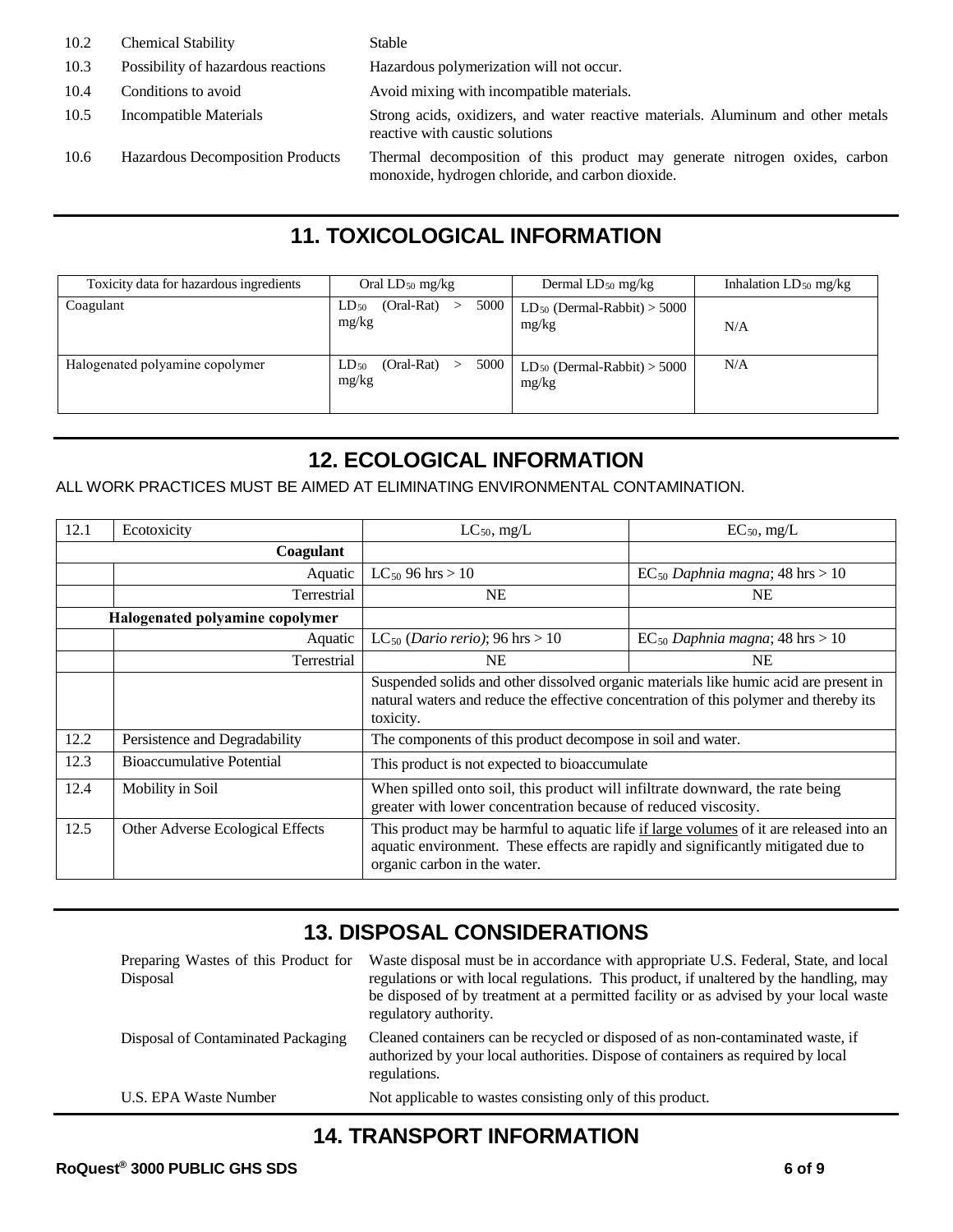| 14.1 | <b>UN Number</b>                     | Not applicable. |
|------|--------------------------------------|-----------------|
| 14.2 | UN Proper Shipping Name              | Not applicable. |
| 14.3 | <b>Transport Hazard Class(es)</b>    | Not applicable. |
|      | Transport label(s) required          | Not applicable. |
| 14.4 | Packing Group                        | Not applicable. |
| 14.5 | Marine Pollutant                     | Not applicable. |
|      | NA Emergency Response Guide          | Not applicable. |
|      | Number (2016)                        |                 |
| 14.6 | Transport in Bulk (Annex II of       | Not applicable. |
|      | MARPOL 73/78 and IBC Code)           |                 |
| 14.7 | <b>Special Transport Precautions</b> | Not applicable. |
|      | National Motor Freight               | Not applicable. |
|      | Classification                       |                 |

#### **International Air Transport Association**

| 14.8 |                             | UN Number Not applicable. |
|------|-----------------------------|---------------------------|
|      | UN Proper Shipping Name     | Not applicable.           |
|      | Transport Hazard Class(es)  | Not applicable.           |
|      | Transport label(s) required | Not applicable.           |
|      | Packing Group               | Not applicable.           |
|      | Packaging Instructions      | Not applicable.           |
|      |                             |                           |

#### **International Maritime Organization**

| Not applicable.<br>UN Proper Shipping Name           |  |
|------------------------------------------------------|--|
| <b>Transport Hazard Class(es)</b><br>Not applicable. |  |
| Transport label(s) required<br>Not applicable.       |  |
| Not applicable.<br>Packing Group                     |  |
| <b>Marine Pollutant</b><br>Not applicable.           |  |
| Not applicable.<br>NA Emergency Response Guide       |  |
| Number $(2016)$                                      |  |
| Transport in Bulk (Annex II of<br>Not applicable.    |  |
| MARPOL 73/78 and IBC Code)                           |  |

# **15. SAFETY, HEALTH and ENVIRONMENTAL REGULATIONS SPECIFIC FOR THE PRODUCT**

| <b>PROGRAM</b>                                             | Coagulant | Halogenated polyamine copolymer |  |
|------------------------------------------------------------|-----------|---------------------------------|--|
| <b>US EPA PROGRAMS</b>                                     |           |                                 |  |
| Clean Air Act Hazardous Air                                | NO        | N <sub>O</sub>                  |  |
| Pollutants                                                 |           |                                 |  |
| Safe Drinking Water Act                                    | NO.       | NO.                             |  |
| RCRA F, K, P, U or                                         | NO.       | N <sub>O</sub>                  |  |
| D-lists                                                    |           |                                 |  |
| <b>SARA 302</b><br>RQ                                      | NO.       | NO.                             |  |
| <b>SARA 302</b><br><b>TPO</b>                              | NO.       | N <sub>O</sub>                  |  |
| <b>SARA 313 LISTED</b>                                     | NO.       | N <sub>O</sub>                  |  |
| <b>SARA CHEMICAL CATEGORIES</b>                            |           |                                 |  |
| <b>SARA 311/312 ACUTE</b>                                  | NO.       | N <sub>O</sub>                  |  |
| SARA 311/312 CHRONIC                                       | NO.       | NO.                             |  |
| <b>SARA 311/312 FIRE</b>                                   | NO.       | N <sub>O</sub>                  |  |
| SARA 311/312 PRESSURE                                      | NO.       | NO.                             |  |
| SARA 311/312                                               | NO.       | N <sub>O</sub>                  |  |
| <b>REACTIVITY</b>                                          |           |                                 |  |
| <b>EPA EXTREMELY</b>                                       |           |                                 |  |
| <b>HAZARDOUS</b>                                           | NO        | N <sub>O</sub>                  |  |
| <b>SUBSTANCE</b>                                           |           |                                 |  |
| <b>CALIFORNIA SAFE DRINKING WATER ACT (Proposition 65)</b> |           |                                 |  |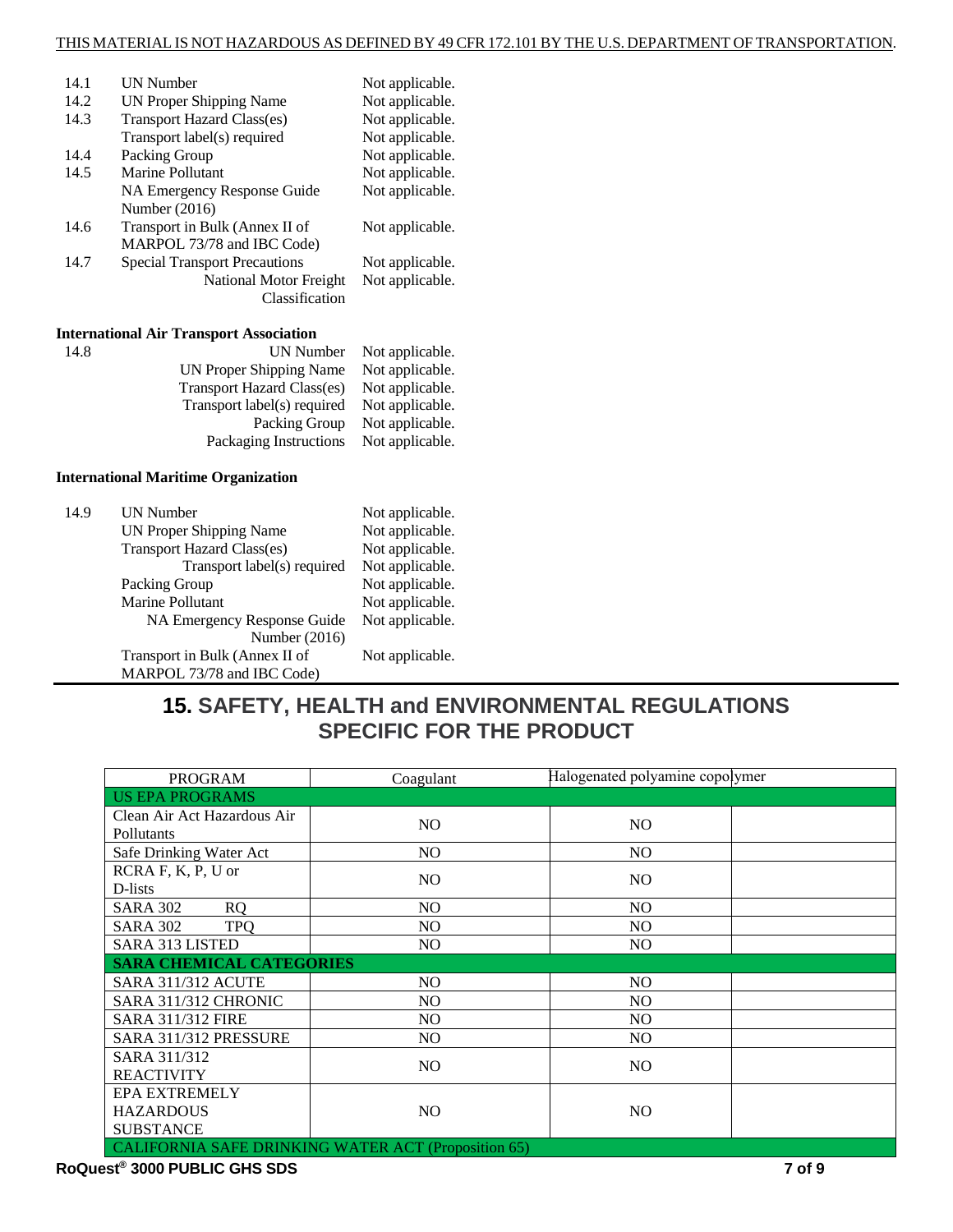| This product does not contain any chemical listed on the California Safe Drinking Water Act list (Proposition 65) |                                                                                                                                   |                |  |
|-------------------------------------------------------------------------------------------------------------------|-----------------------------------------------------------------------------------------------------------------------------------|----------------|--|
| <b>US OSHA PROGRAMS</b>                                                                                           |                                                                                                                                   |                |  |
| PEL                                                                                                               | N <sub>O</sub>                                                                                                                    | N <sub>O</sub> |  |
| <b>PSM</b>                                                                                                        | N <sub>O</sub>                                                                                                                    | N <sub>O</sub> |  |
| <b>CHEMICAL SECURITY PROGRAMS</b>                                                                                 |                                                                                                                                   |                |  |
| <b>DHS CFATS</b>                                                                                                  | NO                                                                                                                                | NO             |  |
| <b>CHEMICAL WEAPONS CONVENTION</b>                                                                                |                                                                                                                                   |                |  |
|                                                                                                                   | N <sub>O</sub>                                                                                                                    | N <sub>O</sub> |  |
| US DRUG ENFORCEMENT ADMINISTRATION                                                                                |                                                                                                                                   |                |  |
| <b>DEA Controlled Substances</b>                                                                                  | NO                                                                                                                                | NO             |  |
| CHEMICAL INVENTORY PROGRAMS                                                                                       |                                                                                                                                   |                |  |
| <b>WHMIS</b>                                                                                                      | <b>YES</b>                                                                                                                        | <b>YES</b>     |  |
| <b>DSL</b>                                                                                                        | <b>YES</b>                                                                                                                        | <b>YES</b>     |  |
| <b>REACH Pre-registered List</b>                                                                                  | NO                                                                                                                                | NO             |  |
| <b>TSCA</b>                                                                                                       | <b>YES</b>                                                                                                                        | <b>YES</b>     |  |
| <b>TSCA Reset Rule</b>                                                                                            | All ingredients in this product comply with the U.S. EPA TSCA Inventory Notification<br>Requirements Rule (40 CFR 710 Subpart B.) |                |  |
| European Inventory of<br><b>Existing Commercial</b><br><b>Chemical Substances</b><br>(EINECS)                     | <b>YES</b>                                                                                                                        | <b>YES</b>     |  |
| EU No-Longer Polymers List<br>(NLP)                                                                               | <b>NO</b>                                                                                                                         | N <sub>O</sub> |  |
| <b>EEC</b> Classification<br>Packaging, and Labeling of<br>Dangerous Substances(Annex<br>1)                       | <b>YES</b>                                                                                                                        | <b>YES</b>     |  |
| Philippines                                                                                                       | <b>YES</b>                                                                                                                        | <b>YES</b>     |  |
| Japan                                                                                                             | <b>YES</b>                                                                                                                        | <b>YES</b>     |  |
| Australia                                                                                                         | <b>YES</b>                                                                                                                        | <b>YES</b>     |  |
| Korea                                                                                                             | <b>YES</b>                                                                                                                        | <b>YES</b>     |  |
| China                                                                                                             | NO                                                                                                                                | NO             |  |
| New Zealand Inventory of<br>Chemicals                                                                             | <b>YES</b>                                                                                                                        | <b>YES</b>     |  |

# **16. OTHER INFORMATION**

| 16.1 | Original Preparation    | 24 May 1999                                                      |
|------|-------------------------|------------------------------------------------------------------|
| 16.2 | <b>Revision History</b> | 6 April 2009; 24 June 2014, GHS format                           |
|      |                         | October 7, 2016 Content corrections                              |
|      |                         | March 31, 2017, Content corrections; 31 Oct 2018 TSCA Reset Rule |
|      |                         | update                                                           |
| 16.3 | Prepared by             | ADVANCED CHEMICAL SAFETY, Inc.                                   |
|      |                         | PO Box 152329                                                    |
|      |                         | San Diego, CA 92195                                              |
|      |                         | $(858) - 874 - 5577$                                             |
| 16.4 | Date of Printing        | April 25, 2019                                                   |